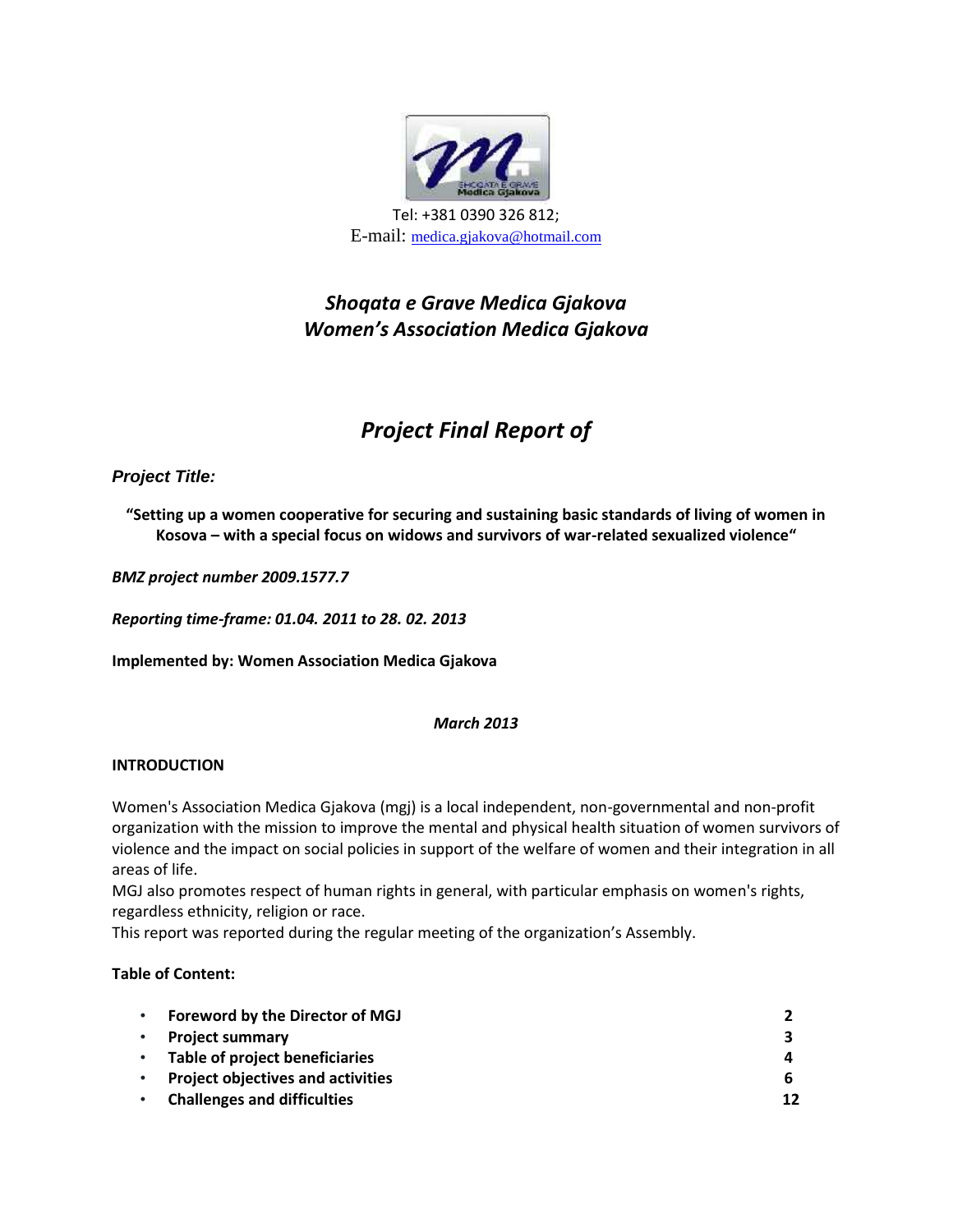#### *Foreword by Director of MGJ*



*We are meeting today to document developments and our activities during this period that was not so easy for us. Activities and achievements of GM would't have been realized without the persistent dedication of activist of the association, and without assistance from our continuous donor: German Government for Economic Cooperation and Development (BMZ) and medica mondiale e.V from Cologne / Germany.*

*Therefore on behalf of the organization, I thank the donors, activists and all others whom do not have the opportunity to mention in this report for supporting us during our new journey.*

*GM spent two years of its activation since its establishment in 2011. Despite the difficulties that the staff faced with during this period by*

*splitting of a part of professional staff from the association Medica Kosova, we succeeded to establish a new association, and realized the following activities for the continuation of the implementation of the project: "* Setting up a women cooperative for securing and sustaining basic standards of living of women in Kosova – with a special focus on widows and survivors of war-related sexualized violence*".*

*We continued our efforts to improve mental and physical health status of women traumatized during the war in Kosovo and its aftermath. At the same time, the association continues to promote the rights of women and their integration in every sphere of life. There have not been missing the association attempts to cooperate with other organizations active in Kosovo that affect the improvement of the legal status of survivors of sexual violence and their integrate within the Law on Civil Victioms of War in Kosovo. SoMGJ has become the reference center for traumatized women. This is a very sensitive work and requires dedication and professionalism of psychosocial and gynecological health personnel.*

*A significant success for the association during this period is the provision of 3 grants for three short term projects ensured by International donors located in Kosovo, that will enable the continuation of support for our beneficiaries and our aim to raise funds for a long term project during the future.*

*The report for the period March 2011- February 2013 documents our development, activities and challenges during this period.*

*Mrs. Selamet Peni – Director*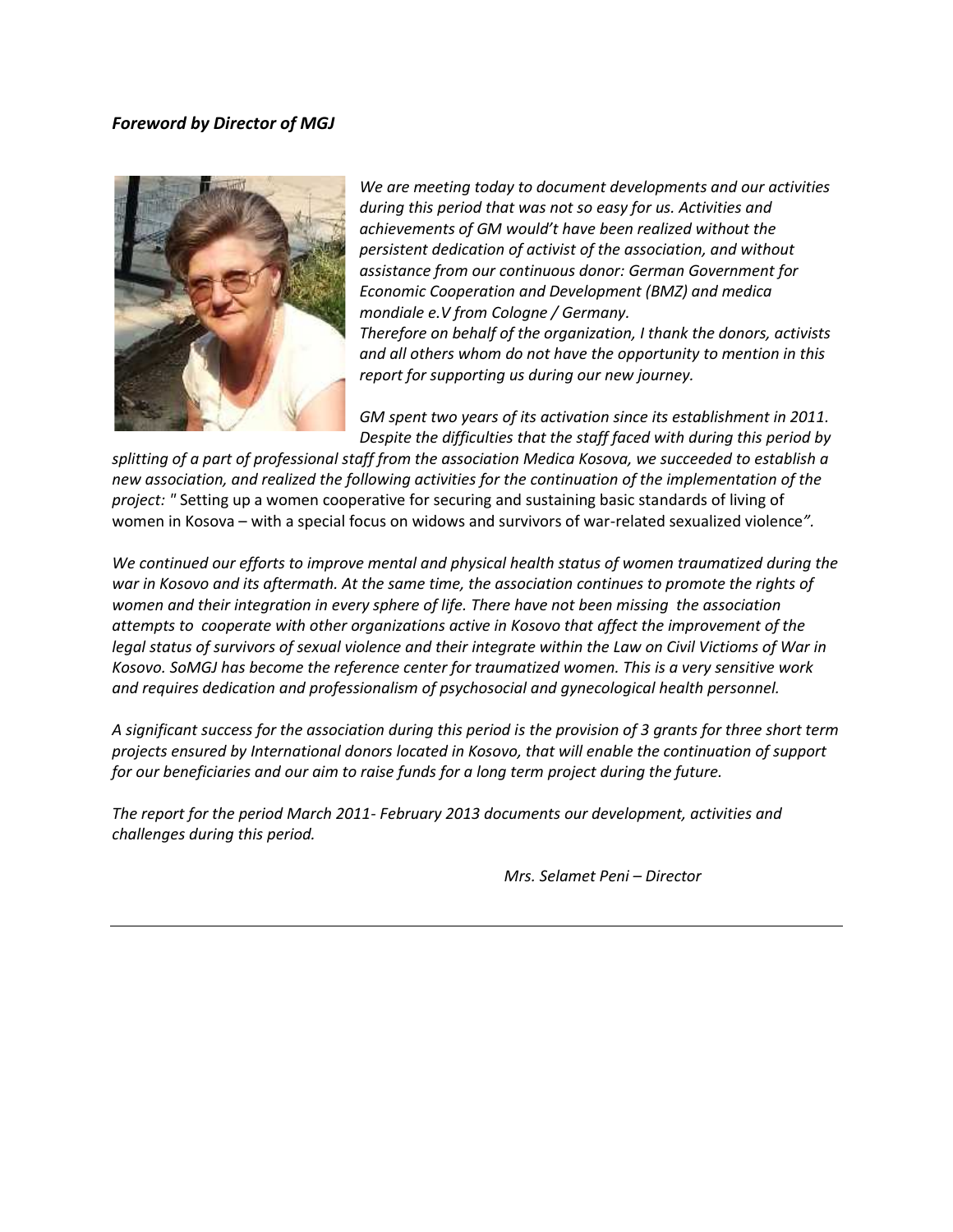

*Women Farmers' Agricultural Cooperative Duart e Dardanes is established and the shop - the first working unit is opened*

#### **1. Project summary**

The overall goal of the project is reduction of the social poverty of up to 400 women and their family members in Gjakova and Deqani municipalities, improvement of the women's psychological wellbeing and their integration into community and wider structures. The women are empowered to establish production units as self-help structures and at the same time the community members benefit from the improved agricultural infrastructure. The project in general supported the promotion of agricultural products in Kosova and hence increase the market requirements for local products. In approaching the achievement of this overall goal, Women Association Medica Gjakova reached the following specific objectives:

1**. A dairy for the processing of milk collected by up to 120 women farmers is set up according to EU standards designed for dairy products;**

**2. A honey collection point for qualitative storage of honey and production of honey products is set up for their promotion and selling in the local and regional market and the technical/business know-how of women involved in the process is increased;**

**3. The city women are part of the supply chain and sell the products produced by rural women in a rented shop in the center of the city and hence the purchase of the local agricultural products is promoted and the business capacities of the target groups are increased;**

**4. The target group is psychologically stable and empowered through both psychosocial and legal group counselling to assume responsibility for the production and promotion of their products as well as for enforcing their legal rights regarding ownership and other legal civil rights**

**5. Women farmers influence the agricultural development in their region and reinforce networking with other farmers' organizations in and outside Kosova hence playing an innovative role in improving public policies on the local and national level**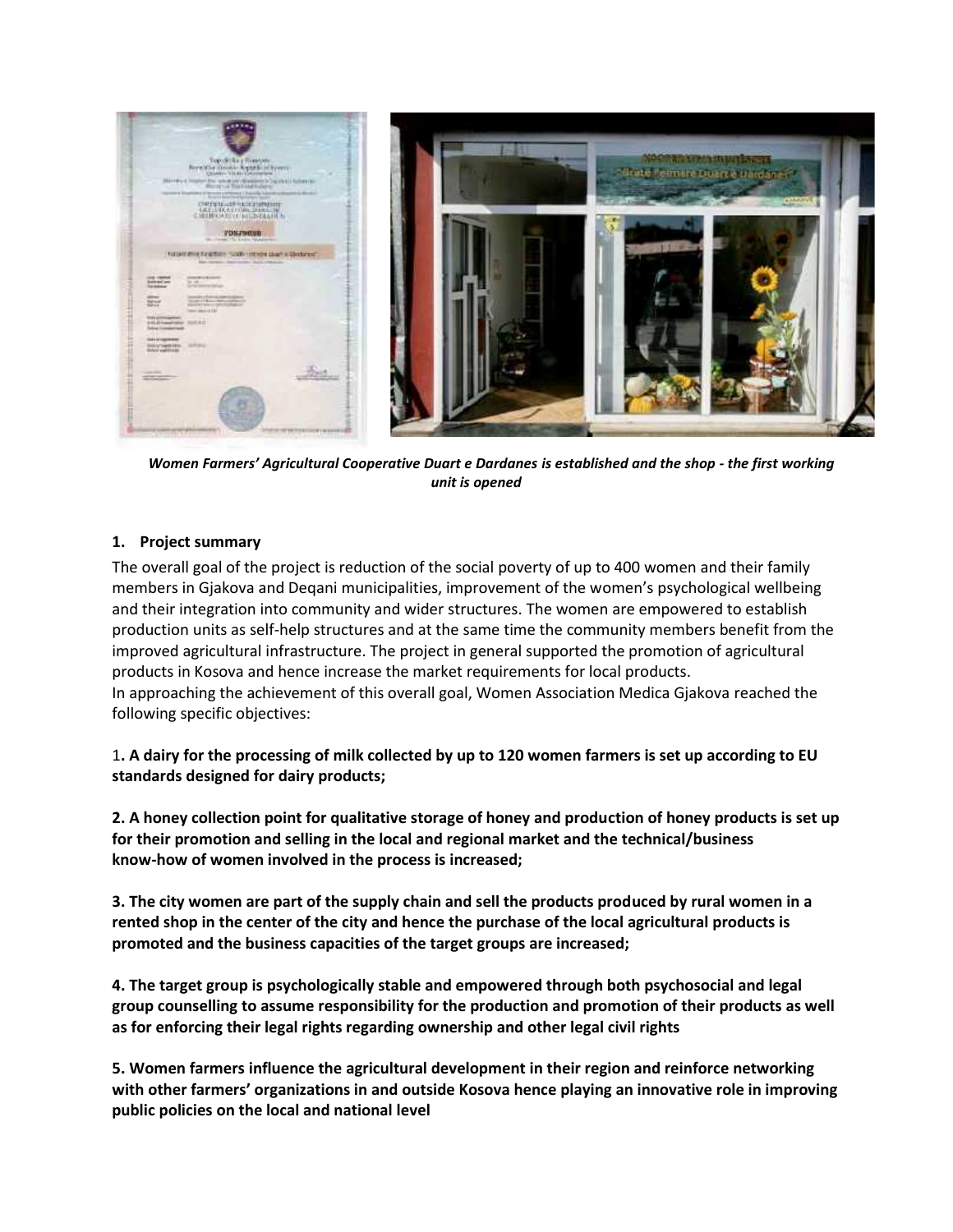The Dairy is finalized by MK, while the setting up of the honey collection point as planned with the project was affected by insufficient production of honey among women involved, since a big number of bees died due to epidemic disease spread in the region. However based on the amount of honey gathered by some successful women bees keepers and after supporting some of those women with some extra bees, a location in the center of Gjakova was rented and the same, except honey collection was also used to organize the trainings of up to 7 women for making in group work honey products (cosmetic creams, soaps, candles etc).

During the reporting period, Medica Gjakova supported in total **406** women coming from **13** different villages covered in the project as well as women from the city. Out of this number, **376** women are beneficiaries of group and individual psychosocial and health gynecological support. **46** women, members of group psychosocial sessions are new client. **24** women coming out of the groups are also offered individual psychosocial support, while **352** are offered group health psychosocial and gynecological group sessions. Only **20** women, members of 3 new groups established in Rahavec are offered direct gynecological check-ups in HAREJA association based on a MoU between MGJ and Hareja.

**10** women in total are referred to other local NGOs that offer legal counseling for women's rights, as well as accompanied to different institutions for providing any kind of institutional documents for themselves or their children.

**70** women are offered individual psychosocial support, from them **24** clients are offered this kind of since after the war and are still time after time and/or whenever they get flashbacks as a result of any everyday life problems, while **46** other individual clients coming out of groups of women.

|                                            | Location and number of  | Kind of support                                                                                                    | Membe |
|--------------------------------------------|-------------------------|--------------------------------------------------------------------------------------------------------------------|-------|
| Groups of women supported by<br><b>MGJ</b> | groups                  |                                                                                                                    | rs    |
| $\mathbf{1}$                               | Dobrixhe (1)            | 11women supported with a<br>cow or calve, and 3 women<br>supported with psychosocial<br>counseling (new clients)   | 14    |
| 2                                          | Hereq (1) Agriculture 8 | 8 agriculture                                                                                                      | 8     |
| 3                                          | Rracaj (1)              | 11 11 women supported with a<br>cow or calve                                                                       | 11    |
| 4                                          | Shishmon (2)            | 5 women supported with bees,<br>and 7 women supported with<br>psychosocial counseling (new<br>clients)             | 12    |
| 5                                          | Korenica I(3)           | 20 women supported with a<br>cow or calve, and 10 women<br>supported with psychosocial<br>counseling (new clients) | 30    |
| 6                                          | Korenica II (1)         | 10 women supported with<br>cows                                                                                    | 10    |
| $\overline{7}$                             | Krelan (2)              | 15 women supported with                                                                                            | 21    |

#### **Table 1. Project Beneficiaries supported by MGJ**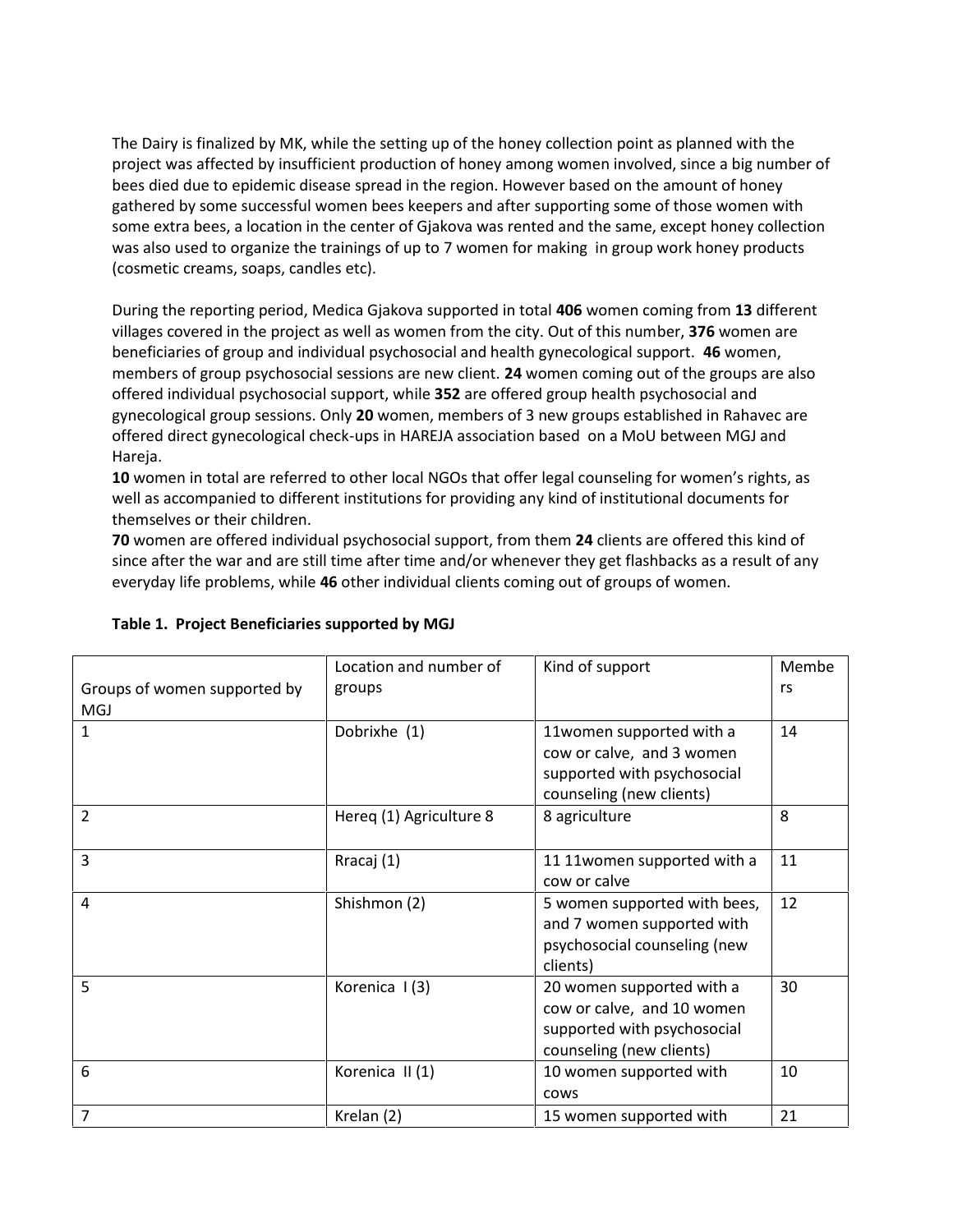|                                    |                            | cows and 6 with psychosocial          |     |
|------------------------------------|----------------------------|---------------------------------------|-----|
|                                    |                            | support (new clients)                 |     |
| 8                                  | Dobrosh (1)                | 10 with cows and 4 with               | 14  |
|                                    |                            | psychosocial counseling               |     |
| 9                                  | Jahoc $(1)$                | 3 with cows and 7 with                | 10  |
|                                    |                            | psychosocial support (new<br>clients) |     |
| 10                                 | Gjakova (1)                | 5 with cows and 1 with                | 6   |
|                                    |                            | psychosocial sup. (new clients)       |     |
| 11                                 | Fortesa (1)                | 6 with psychosocial support           | 6   |
|                                    |                            | (new clients)                         |     |
| 12                                 | Krushe (1)                 | 5 with psychosocial support           | 5   |
|                                    |                            | (new clients)                         |     |
| New clients joined to groups of    | All above mentioned places | Psychosocial group support            | 46  |
| women, but that are offered only   | (the town of Gjakova and   |                                       |     |
| psychosocial group support         | the above mentioned        |                                       |     |
|                                    | villages)                  |                                       |     |
| 13                                 | Rahavec (3)                | <b>Educational health</b>             | 20  |
|                                    |                            | gynecological sessions                |     |
| Total number of women from the     |                            | Group psychosocial and                | 372 |
| group work                         |                            | educational health sessions           |     |
| Individual clients                 | Women coming out of        | Individual psychosocial               | 24  |
|                                    | groups of women            | counseling                            |     |
|                                    | Former individual clients  | Individual psychosocial               | 24  |
|                                    |                            | counseling                            |     |
|                                    | Women referred and / or    | Legal counseling and other            | 10  |
|                                    | accompanied to other       | needs                                 |     |
|                                    | institutions and / or NGOs |                                       |     |
| Total number of individual clients |                            |                                       | 34  |
|                                    |                            |                                       |     |

#### **Total number of beneficiaries: 406**

While the total number of direct and indirect beneficiaries of the project is about **4000.** Based on the native tradition, Kosovar families, in most cases use to live in big joint families with their children, their families in laws, etc thus the figure contains the number of direct and indirect.

Due to the split of the organization during early 2011, women members from "Duart e Dardanes" also split by coming to MGJ organization established by part of the old professional staff. By developing successful networking activities for women and with the women farmers within its regular joint meetings, in 2012 the women farmers succeeded to establish the agricultural cooperative: Women Farmers Cooperative Duart e Dardanes.

During the project implementation period, in cooperation with the Department for Agriculture and Forestry at the local level, one woman farmer was awarded among the best farmers of the in Gjakova region.

The lobby work was developed throughout these project years, especially 2012 was mainly directed to see the possibility to reach the sustainability of the new established organization. MGJ Director and the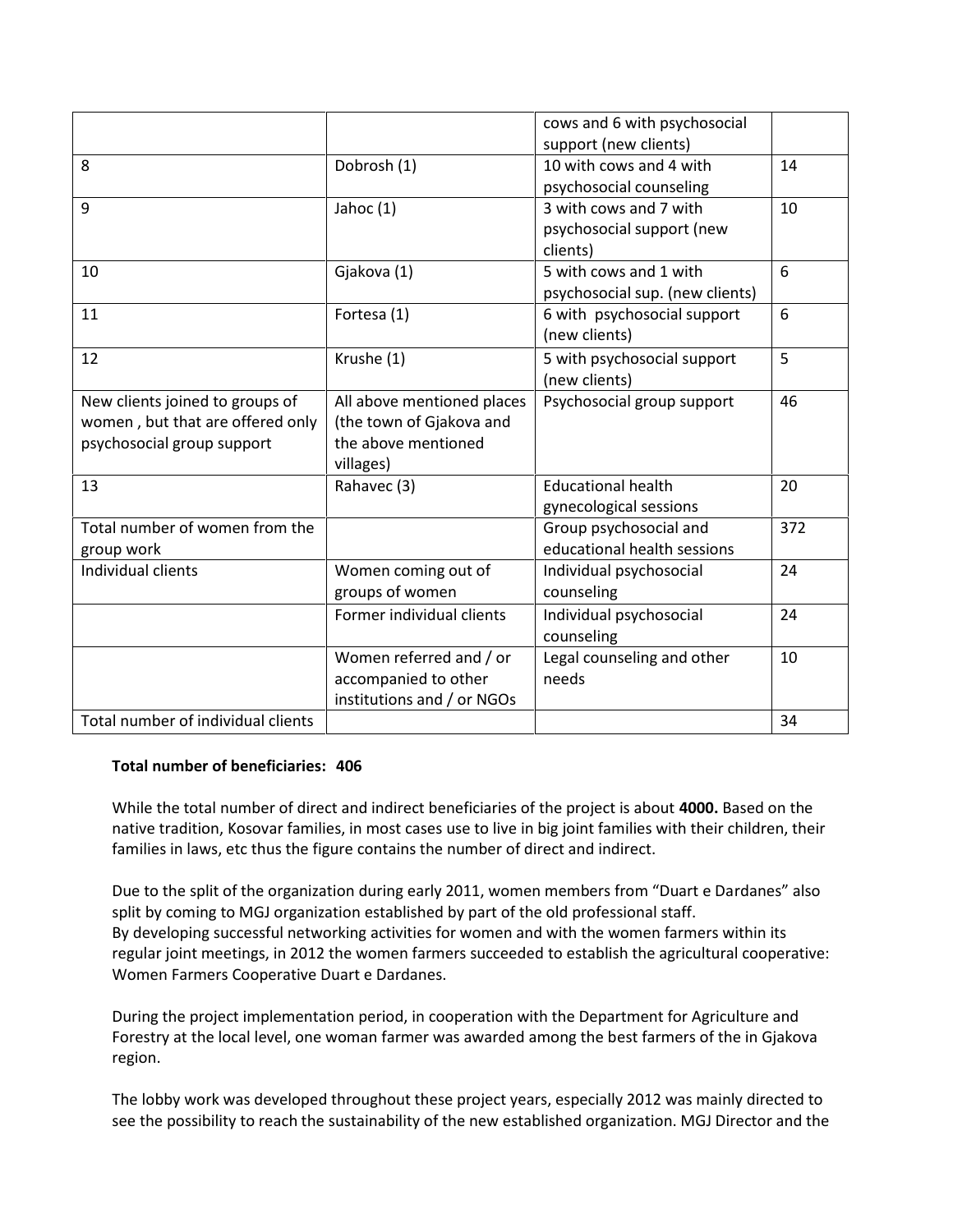Managing Group have contacted different local and international donors located in Kosovo. During that period MGJ has delivered several new project proposals to several different international Embassies and donors located in Kosovo, and succeeded to win three short term projects which ensured the continuation of the activities and the organization sustainability.

MGJ Director and Head of Psychosocial Department participated in several meetings of the Civil Society Coordination Group at national level for coordinating support on the status and rights of the survivors of rape during the war. In this regard, the civil society continuously worked for preparing the path to push governmental authorities to amend the Law of Civil Victims of War in Kosovo aiming to include war rape survivors within the same Law as civil victims of War. These are only the first steps taken by civil society and a long engagement should continue in the future.

As a member of KWN, MGJ staff and some clients participated in the national protests organized on 8th of March, where demands were launched for legislative integration of war rape survivors and their public recognition. On this regard, during 2011, the promotion of MGJ support to women and girls affected by war is done on both local and regional levels. Director of MGJ and coordinators of psychosocial and gynecological departments gave public media interviews in "Radio Gjakova"; Radio Kosova and in "TV Syri Vision". The media coverage also includes published articles in Koha Ditore, and in municipal monthly newspaper.

Other local public coverage on the same above mentioned radio and TV stations were made during the last quarter of 2012, during the official opening of the as the first working unit within the women farmers' cooperative.





*DeDs Director and one of the shop keepers giving interviews to TV SYRI VISION and KOHA DITORE*

MGJ's professional staff – psychosocial counselors are also interviewed for the needs of the research work " Healing the Spirit: Reperation for Survivors of Sexual Violence Related to the Conflict in Kosovo" prepared for the Office of the High Commissionaire for Human Rights.

Cooperation of MGJ with other local NGOs and specifically with the group of women of Gjakova Municipal Assembly trying to push the municipal authorities to support women of rural zones. MGJ supported this group of Women of the Assembly through organizing the groups of women in different villages in Gjakova region for addressing the women's needs.

Two visits of MGJ activities made by the representatives of German KFOR resulted with the donation of an Ultrasound and a bed for the provision of primary gynecological check-ups in MGJ stationary ambulance. MGJ will look to find donors for completing the stationary ambulance making the same functional for the needs of the clients.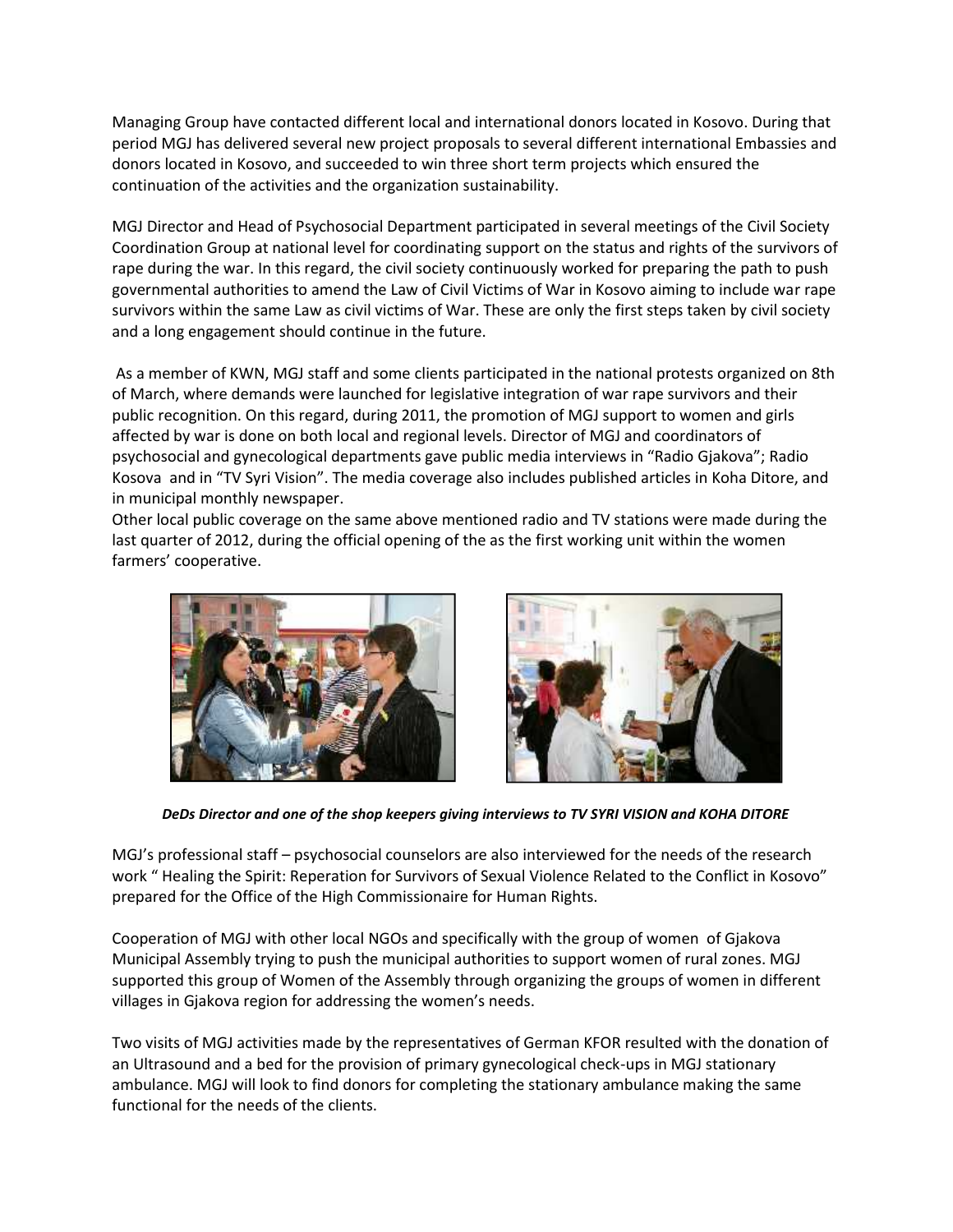#### **Project implementation**

#### **Project objectives and activities**

The overall goal of the project is reduction of the social poverty of up to 400 women and their family members in Gjakova, Deqan and Rahavec municipalities; improvement of the women's psychological wellbeing and their integration into community and wider structures. The women are empowered to establish production units as self-help structures and at the same time the community members benefit from the improved agricultural infrastructure. The project will in general support the promotion of agricultural products in Kosova and hence increase the market requirements for local products. MGJ has undertaken a number of project measures in approaching the achievement of the specific objectives for improving the women's wellbeing and their active social integration.

#### *Objective 1: A dairy for the processing of milk collected by up to 120 women farmers is set up according to EU standards designed for dairy products*

This objective is finalized during the time when MGJ professional staff was working in Medica Kosova (MK). This objective reported by MK.

#### *Objective 2: A honey collection point for qualitative storage of honey and production of honey products is set up for their promotion and selling in the local and regional market and the technical/business know-how of women involved in the process is increased*

#### **Activities and indicators:**

#### **2.1 Setting up of the honey collection point.**

The honey collection point is set up in September 2012. As mentioned in the project timeline, MGJ's women beneficiaries have collected a very little amount of honey because a big number of bees died attacked by a disease. A location with very good hygienic conditions was rented and used for the storing of the honey and organization of the trainings for women members of bees group.

#### **2.2 The health conditions of the honey products and storage of honey is improved.**

Hygienic conditions of the honey are improved (production and storage) through collective and professional handling. The women of Shishmon village bee group got a honey roast-fray bin each and bee hives, but the production will be taken during the next season. Thus, the collected honey was kept under very good hygienic condition until it got sold. The quality analysis of the honey was done by farmers from Tyrol before splitting from MK and it resulted as uncontaminated. Analysis in Kosova not done because it is too expensive (50 Euros/per one jar of honey, to be paid by every women) **6 women** altogether of bee group from Shishmon village/ Gjakova municipality brought about 750 kg of honey to sell in the shop, because the bees of other women died and the women of the bee group from Irzniq village/ Deqani municipality, are supported by MK.

#### **2.3 Participation of women in the training on honey products.**

MGJ hired a woman expert – trainer on honey products, so 7 women beekeepers from Shishmon village, Jahoc and Gjakova attended the training on making candles, soap, cosmetics, prepolis etc. Women are able to produce additional honey products after getting enough amount of honey to use for this issue. Until they are able to produce much more amount of honey, they will sell it as pure honey.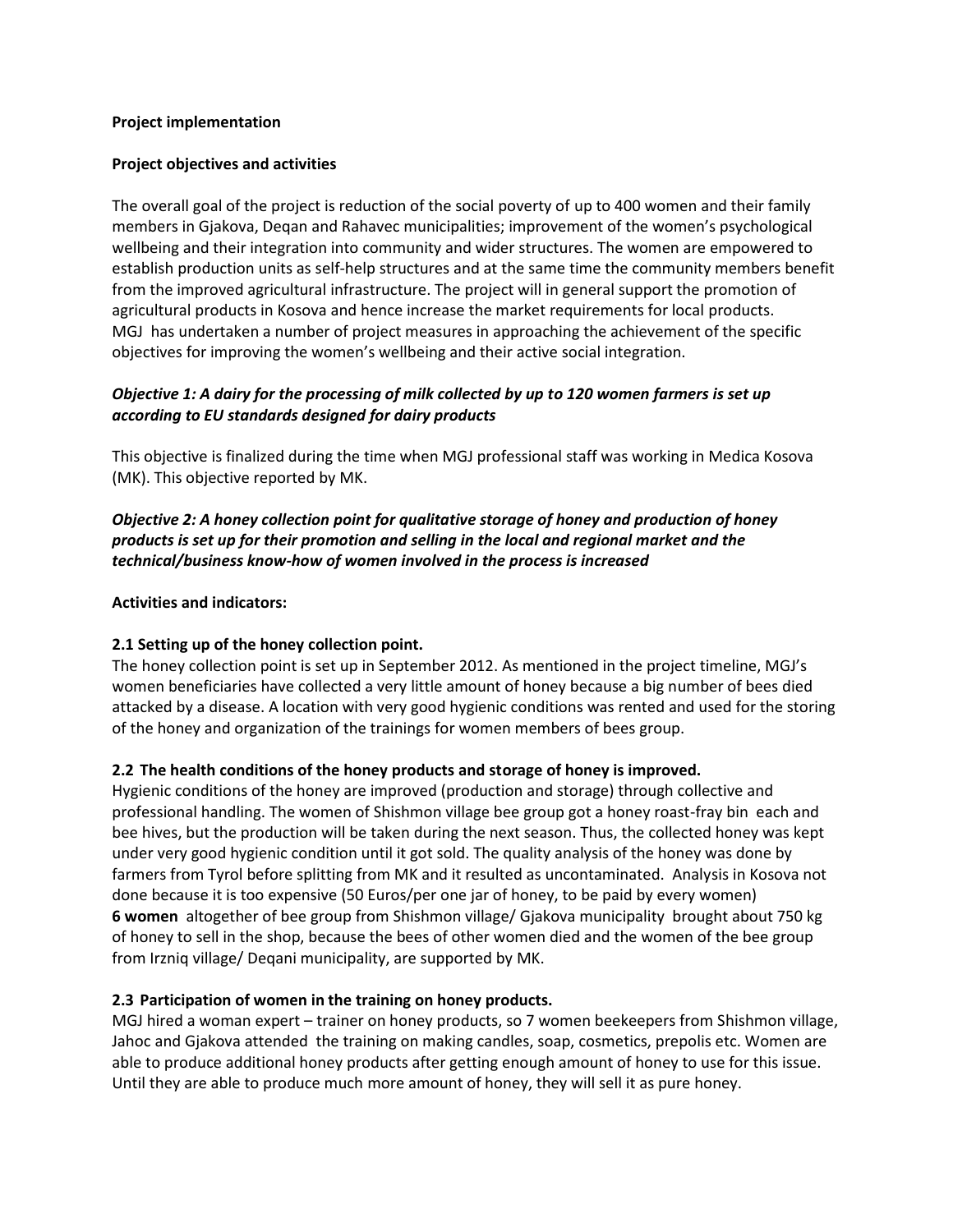



*The trainer demonstrates the making of honey products*

#### **2.4 The bees group of women have chosen a woman to work in the honey collection point.**

Only one woman is hired to work in the honey collection point as regarding the amount of honey product there was no need to hire more. During the following years when women of bees groups increase the amount of products more women will be recruited regarding the needs. The process of selection was done by the bees group of women with the support of the counsellor. The same woman dealt with the packaging of honey. Women used the jars of 800 gr, not small plastic packs as planned with the project because the machine for this kind of packaging was very expensive. The other reason for not buying this honey small packaging machine is also the change of opinion of people now consider this kind of packaging not healthy, while restaurants use to serve the honey in small glass cups instead of plastics.

#### **2.5 Women stored and sold the honey in the shop**

7 women of bees group stored and sold 750 kg of honey in the shop of women's cooperative. Customers liked it very much and asked for buying it even after it got sold.

7 women of bees group of women sold the above amount of honey for 6 Euros per jar, thus each of them won 630 - 650 Euros approximately. In total (from the amount of honey produced during one year). MGJ will try to find ways to support this group of women with more bee hives in the future (with other income generating projects).

#### *Objective 3: The city women are part of the supply chain and sell the products produced by rural women in a rented shop in the center of the city and hence the purchase of the local agricultural products is promoted and the business capacities of the target groups are increased*

#### **3.1 Setting up of a shop in the city where women sell products.**

After establishing of Women Farmers Cooperative, women farmers supported by MGJ professional and administrative staff began with the election of 2 women to work in the shop, as well as with the process of purchasing the shop with equipments. The shop was hired for 6 months by the project, but after this period the women continued on their own. The shop is the first working unit opened within the cooperative, and all legal procedures for opening it were respected.

#### **3.2 Opening of tender and collection of offers for buying the pick- up and other needed equipments.**

The purchasing process of the pick-up and other needed equipments is made by respecting the existing Laws in Kosovo and regarding to the agreement with the donor. There are held meetings with the director and other members of the cooperative and the same were informed about the procedures of purchasing the shop (opening of tenders for the cars and collection of offers).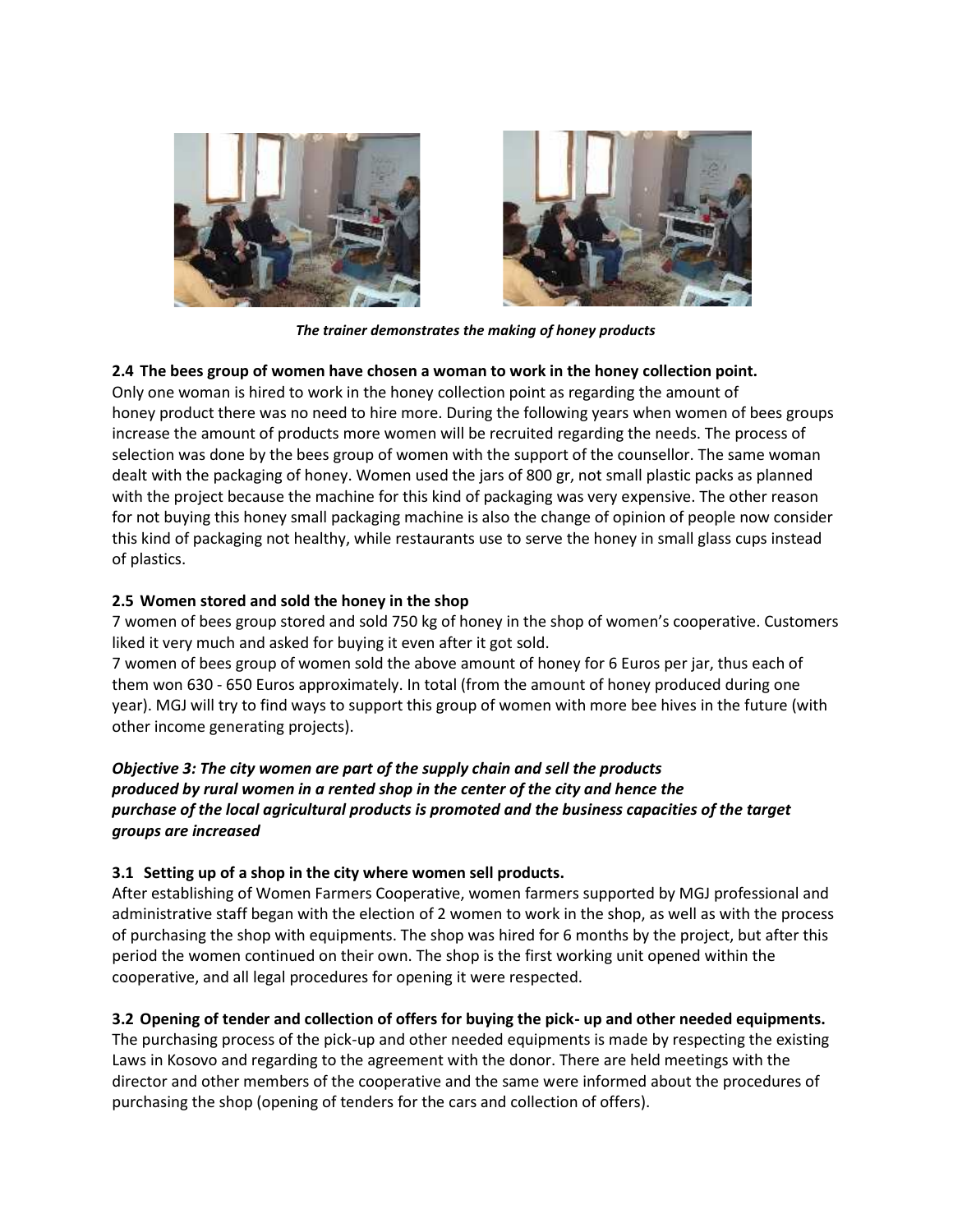The shop was opened on 18 Oct. 2012 with an opening ceremony. A great number of representatives of local and national institutions and NGOs participated and were fractionated with the encouragement of women of the cooperative for their action. Two local media coverage, TV Syri and Radio Gjakova have followed and transmitted inserts of the ceremony. Representatives of some other NGOs from different places of Kosovo expressed interest to share the experiences with Medica Gjakova , thus after the ceremony Medica Gjakova organized a meeting for exchanging of its experiences with other NGOs.

#### **3.3 Up to 90 women are supplying the shop with agricultural products.**

Although only **12** women accepted to become legal co-operators of the women's cooperative, **90** women in total do supply the shop with their agricultural products. They usually supply the shop with fresh milk and other handmade milk products, fruits; vegetables, traditional home made kitchen products like: flija, baklava etc.



*Homemade products*

#### **3.4 Offering of business and marketing trainings to women farmers**

Although up to 14 women were planned to attend business and marketing trainings, **30** women in fact showed interest and have already participated in the following trainings: Business planning; leadership; and marketing. The trainees got the trainings certificates.



*The women are capable to sell and market products.*



Women running the shop contacted restaurants and 4 oral agreements with supermarkets to regularly deliver products are already made.

*Objective 4. The target group is psychologically stable and empowered through both psychosocial and legal group counseling to assume responsibility for the production and promotion of their products as well as for enforcing their legal rights regarding ownership and other legal civil rights*

#### 4.1 **Psychosocial support – group and individual counseling**

Throughout the project years, MGJ provided psychosocial counseling to 18 groups of women coming from 13 different villages of Gjakova and Deqani municipality. Women participants of the group work received 2 group counseling sessions per month in MGJ premises and the covered villages. The project continued to support 8 groups of women after the split of the organization in Apr, 2011. However during the

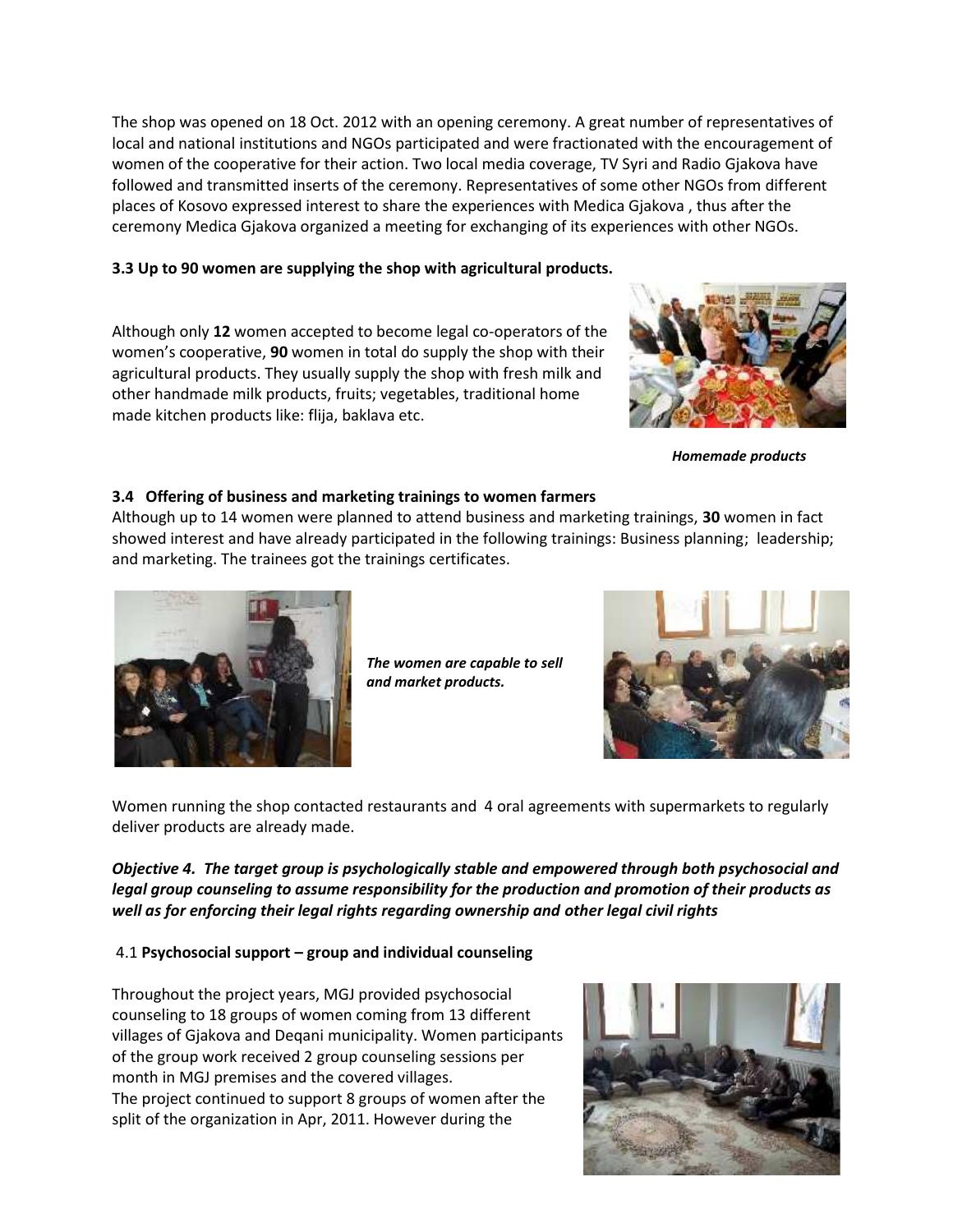extension period of the project the counselors achieved to establish 10 new groups until the end of the project. The new groups are from: Shishmon; Fortesa; Krushe; Jahoc; Korenice; Kolonija – a suburb of

Gjakova town inhabited mostly with *Group Psychosocial support*

Roma community and in Rahvec. Three new established groups of women in Rahavec are offered only health educational sessions as among them there are women of RAE communities, and after being offered direct gynecological visits they showed interest and asked for group sessions. .

Many women of group psychosocial counseling showed symptoms of having survived sexual violence during the war. They still considered as suspicious cases until they start to speak openly about their war experience.

During 2011, the counseling sessions with the old groups took place mostly in the villages while the regular every two months meetings of the groups' leaders of old groups of women are held mainly in MGJ premises.

During 2012, the counselors succeeded to organize the joint meetings of old and new groups' leaders. During these joint meetings the participants of new groups gained knowledge about the experiences the women of old groups gained during the project time. The members of old and some of new groups were motivated to participate in business and marketing trainings.

The topics treated during psychosocial sessions with new groups of women mainly covered techniques in developing coping mechanisms of trauma related to sexual violence. They were focused mainly on key issues important for the grieving process and reconciliation. The topics covered during psychosocial sessions are connected with identity and perceptions; the cycle of violence; denial and its consequences; the grieving process; dealing with emotions; needs and resources; reconciliation etc. While the health gynecological sessions were concentrated on health issues: primary health hygienic conditions; early marriages and pregnancy in very young age, especially among RAE communities; cervical and breasts carcinomas.

The joint psychosocial sessions included topics of gender equality and communication gap between generations. The most challenge during psychosocial sessions with new groups was when during the sessions were occasionally brought into discussions the issue of sexual crimes against women and how can other family members support the survivors of rape, although always the discussions made in the third person.



After group psychosocial sessions, a number of women are offered individual counseling. The sessions held either in their houses, or in MGJ premises. Aside of a number of former individual clients that are offered individual counseling time after time based on their needs, 46 other women coming out of groups of women are offered individual psychosocial counseling, too.

*Individual psychosocial support*

**4.2 Offering of Group health gynecological sessions and individual health gynecological visits and consultations**



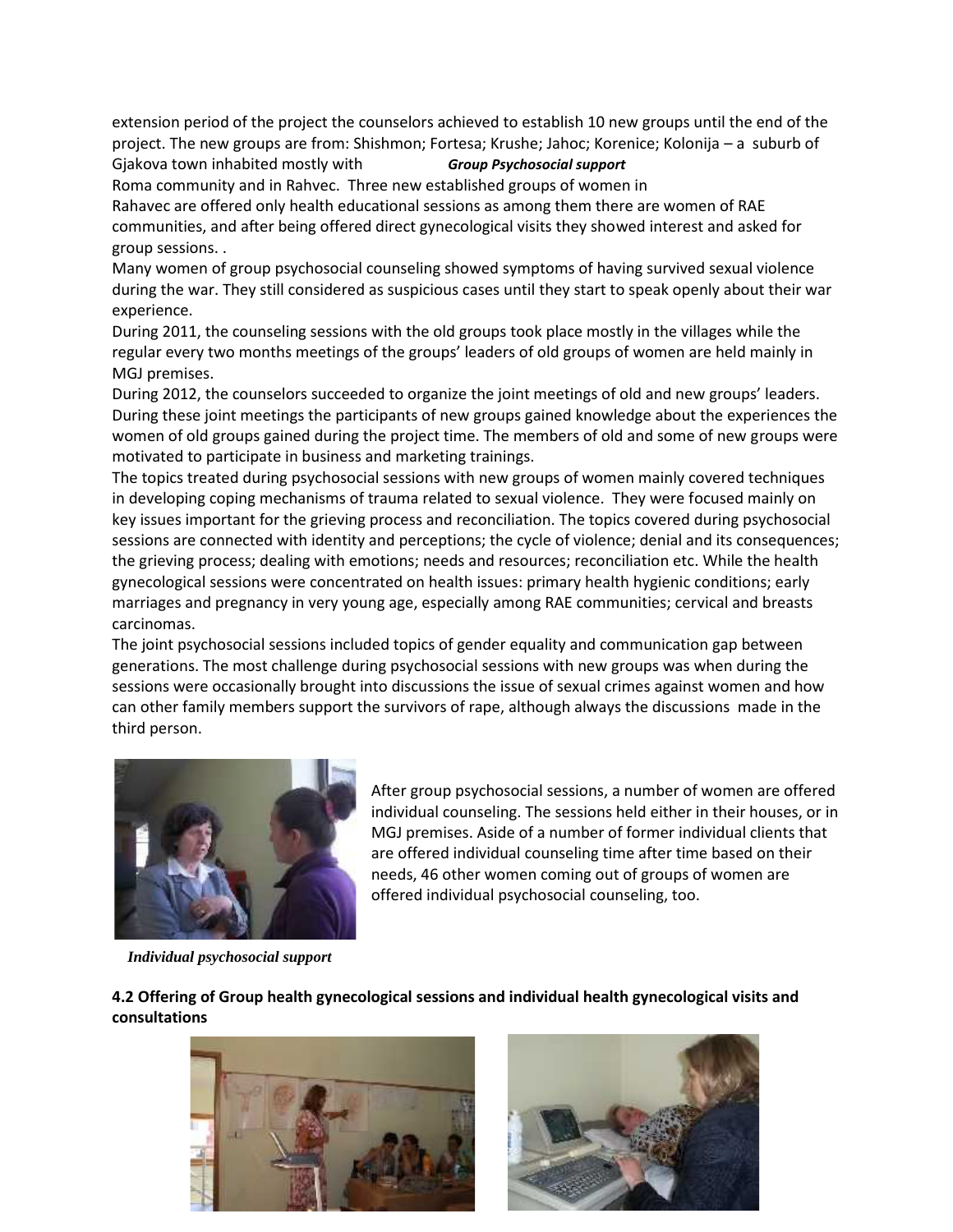#### *Health educational gynecological group session and primary gynecological visit*

Women beneficiaries of MGJ support also were offered group health gynecological sessions and individual consultations. With 3 groups of women in Rahvec are held topics on: primary health hygiene; family planning; early marriages and the consequences of pregnancy in early age, etc. These groups contain Roma nationality women too.

#### *Objective 5. Women farmers influence the agricultural development in their region and reinforce networking with other farmers' organizations in and outside Kosova hence playing an innovative role in improving public policies on the local and national level*

After splitting of MK, Medica Gjakova intended to become a strong, independent and viable Organisation it was actively networking with the local and regional women's organisations to see the possibilities to organise exchange experience meetings of Women Framers' Cooperative of Duart e Dardanes and women working in different local and regional Agricultural cooperatives.





*MGJ's clients visiting MUNDESIA NGO MGJ Staff exchange experience with the in Mitrovica staff of other local and national NGOs*

Regarding to this, a study and exchange experience visit of women farmers of DeD cooperative to two Agricultural cooperatives in Albania was organised. Women farmers are aware about the importance of business and marketing trainings needed for a successful agricultural cooperative.





*rmers visiting Agro Koni Agricultural Cooperative in Albania*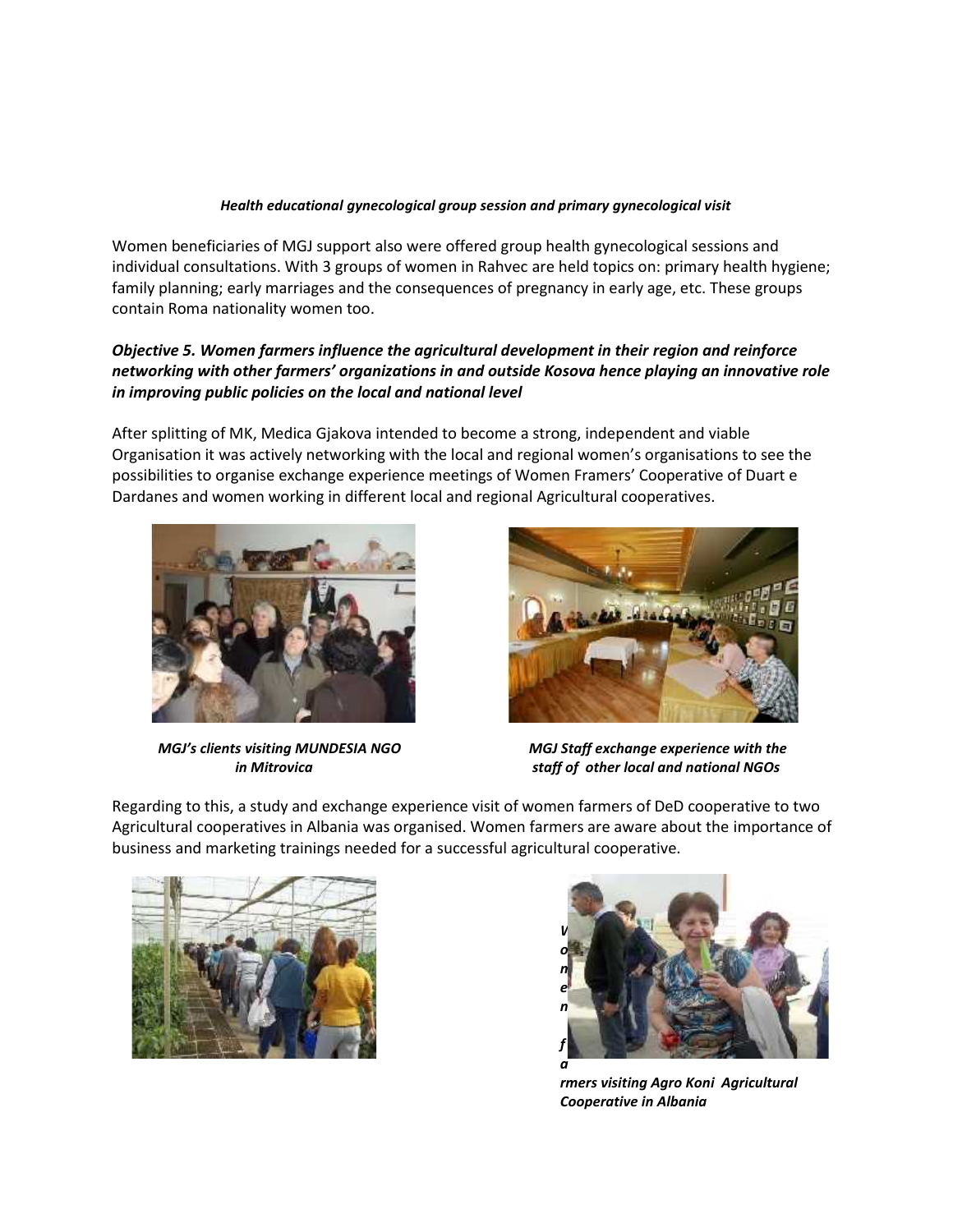MGJ Director and Director of the Women Farmers' Agricultural Cooperative contacted the representatives of NGO's Initiative of Kosovo Community that supports clients with income generating activities, and shared the information they got women farmers. The DeD's farmers showed interest to visit them.

Women of bees keeping group participated and sold their honey product during two Honey Fairs organized by The Municipal Department of Agriculture and Forestry, and the second organized by FLORA – a local NGO.





*A customer buys honey in the Fair Women farmers promote the honey in the Fair*

Participated of MGJ representatives in the regular KWN meetings. Leaders of women's groups also joined and participated the meetings regularly. They participated with rotation every second meeting, so all groups' leaders could get familiar with KWN activities and at the same time got socialised with other women.



*Women of MGJ and DeD meet with women of other local NGOs' members of KWN*

Although many advocacy efforts taken by joint activities of members of Kosovo Women Network to address the status and rights of survivors of rape since after the war in Kosovo were done even before, during the last year of project implementation this issue is addressed through a protest at national level. It is organized by KWN on the 8th of March with the motto "We don't want flowers; we want justice for the survivors of rape during the war". Medica Gjakova staff and some clients participated in this protest. The motto of the protest was provision of legacy and public recognition for war rape survivors and their compensation by amending of a law that would offer them a pension and/or other social benefits. The protest had a great impact on mobilization of institutions to take seriously the responsibility of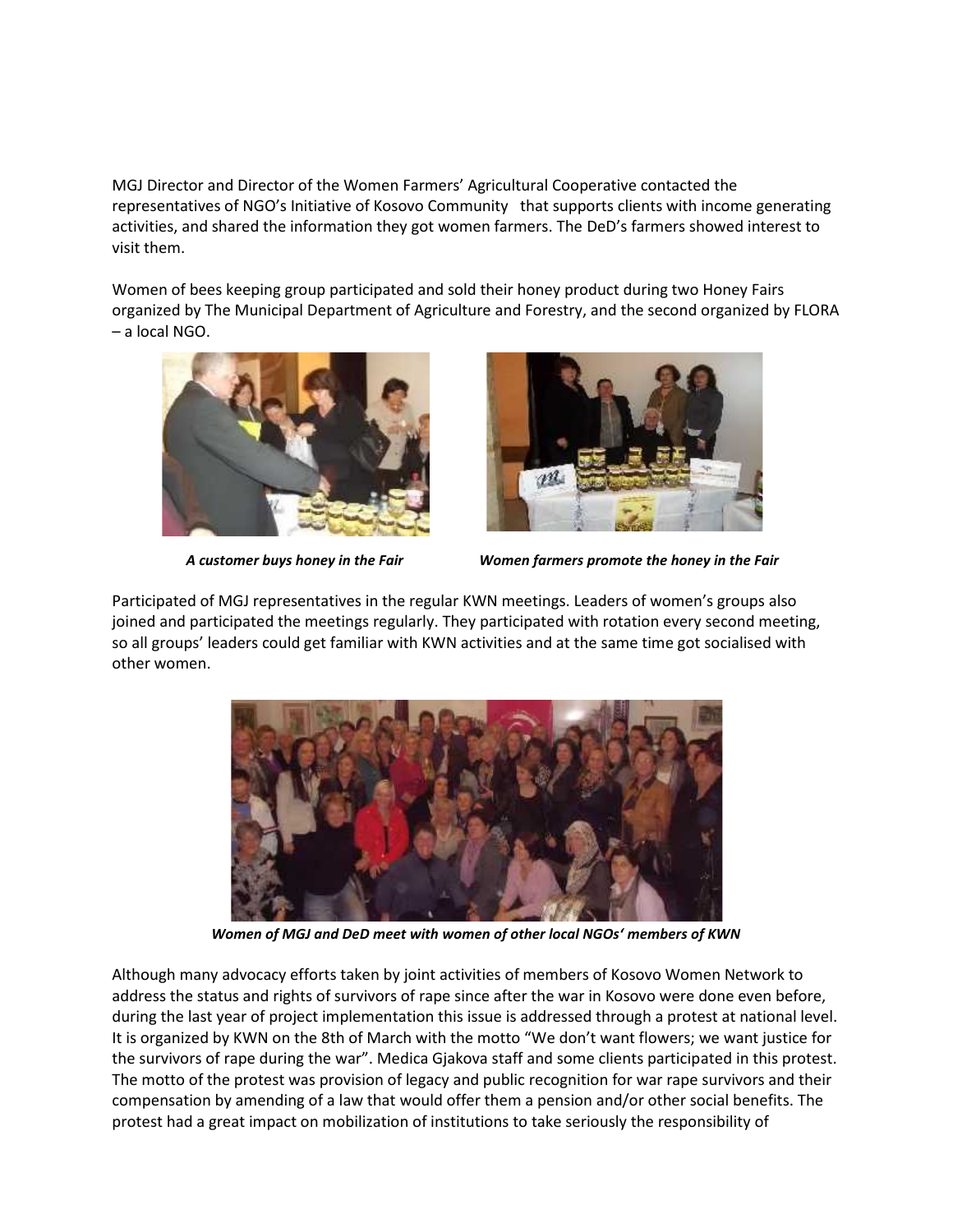supporting the women victims of war and their rights in receiving the same treatment as other categories of war. The same day the Parliament gathered and issued a resolution on supporting the access of survivors to justice and drafting a law that would provide them equal benefits with the war veterans, invalids and civilian victims of war. the women victims of war and their rights in receiving the same treatment as other<br>of war. The same day the Parliament gathered and issued a resolution on supporting the<br>irvivors to justice and drafting a law that would pr

#### **Challenges and difficulties:**

MGJ faced some challenges during the implementation of the project:

- The biggest challenge at the beginning of the project implementation period was the establishing of a new NGO to continue the support of women that joined to the professional staff of MGJ after the split. But this was over passed by working under the umbrella of RENESANCA – a women's legally registered organization. During those first months the staff of MGJ succeeded to establish and register their own local NGO, and at the same time reconstructed their organization structures and regulations. olishing of a new NGO to continue the support of women that joined to the professional<br>of MGJ after the split. But this was over passed by working under the umbrella of<br>SANCA – a women's legally registered organization. Du
- Also the motivation of women farmers to become legal cooperators within a women's agricultural cooperative was another challenge for MGJ staff. Women coming from traditional rural areas still not used to work together as a joint working group.
- A difficulty that at the first glance seemed not to be so was the collection of offers for purchasing the equipments for the women's cooperative and cars. Especially when buying second hand cars, they are sold in the open markets and is very difficult to collect offers.
- The sustainability of the organization after implementation of this project appeared to be another challenge, but it was over passed after being able to hire a fund raising expert trainer<br>on fund raising. This supported the Managing Group to write and deliver project proposals to on fund raising. This supported the Managing Group to write and deliver project proposals to different donors.

#### **Report prepared by: Selamet Peni / Director**

# **Medica Gjakova donors during this reporting period** Selamet Peni / Director<br>Redica Gjakova donors during this reporting period<br>Medica Gjakova donors during this reporting period



Bundesministerium für<br>wirtschaftliche Zusammenarbeit<br>und Entwicklung